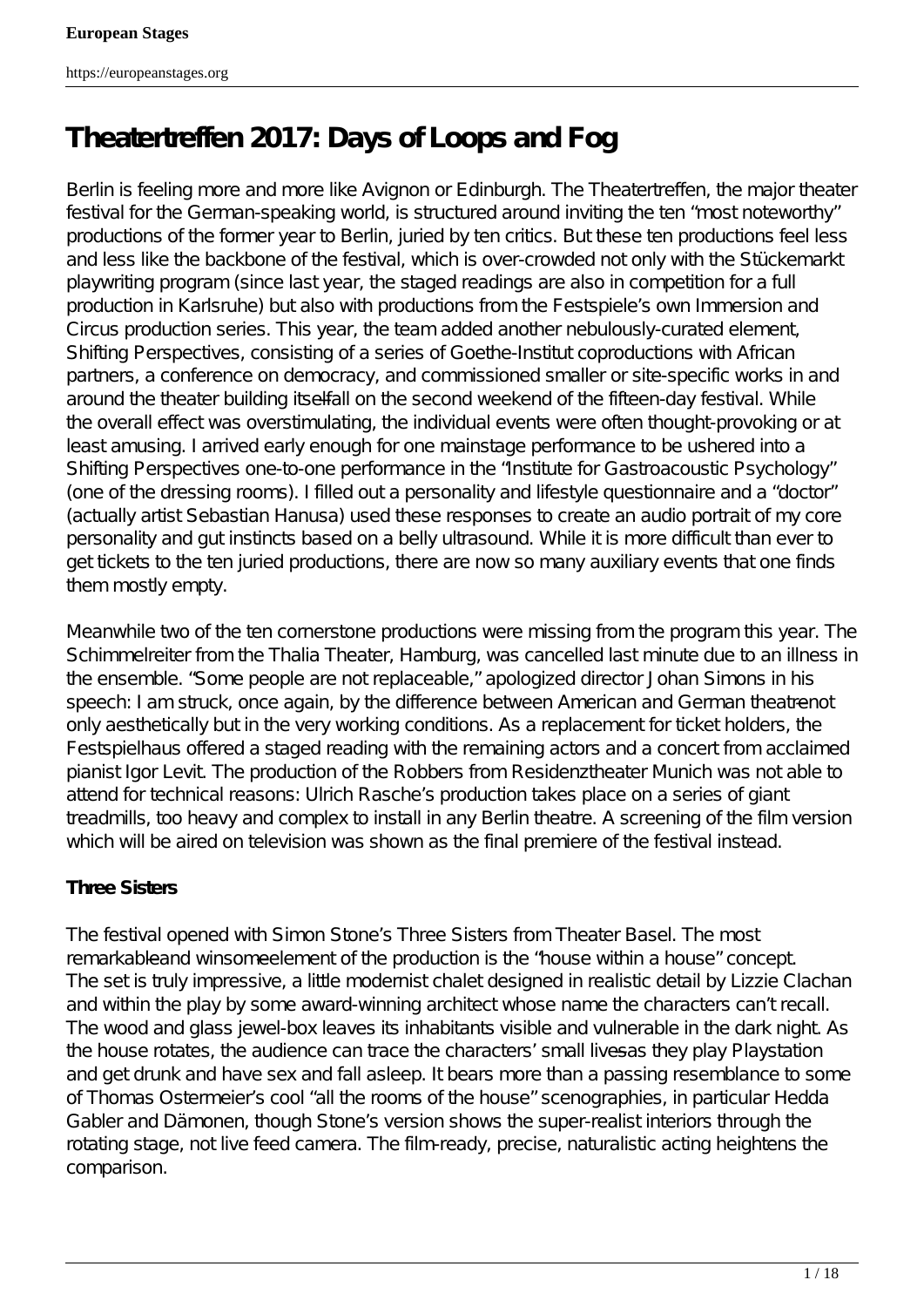

Simon Stone, *Three Sisters*. Photo: Sandra Then.

The novelty, then, comes from Stone's directorial praxis. As with last year's 2016 invited production, *John Gabriel Borkman*, Swiss-Australian director Simon Stone has also "overwritten" this text by developing new dialogue for the play in collaboration with the actors in rehearsal. This brings a certain of-the-moment quality to the language; Irina's confession that she missed a protest for Syrians drowning in the Mediterranean because she was busy bingewatching Amazon' *Transparent* series was particularly on the nose. Natasha's threat to tear down the house and install a taller apartment with gilded windows, so it looks like Trump Towers, is a much clumsier update.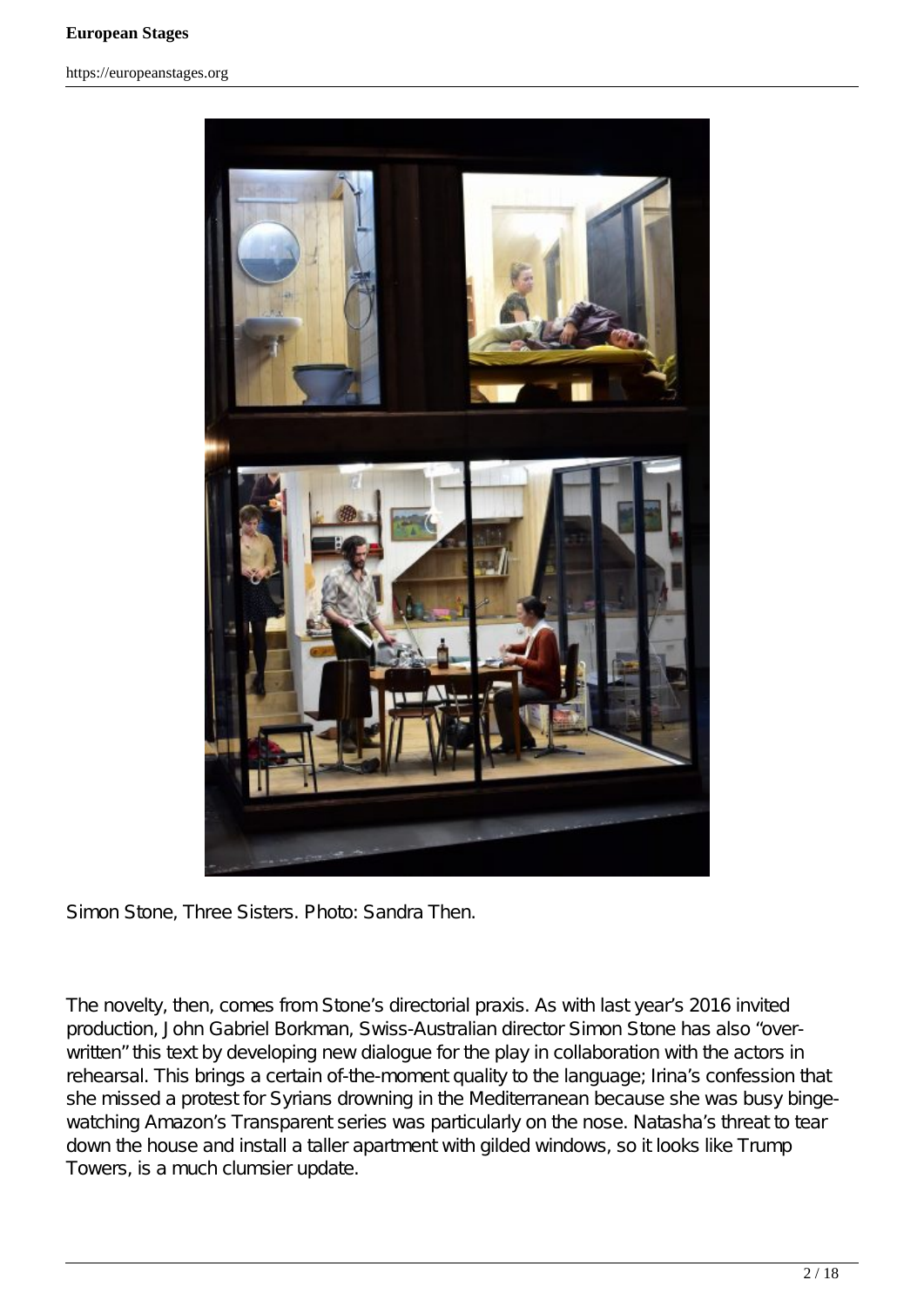https://europeanstages.org

In one of the major changes in Stone's adaptation, this is the Prozerov family' *vacation* home, where fireworks are set off in summer and a light, dreamy snow falls in winter. And so each of this production's three acts finds the family descending for a holiday to scatter their father's ashes in summer (which they never get around to doing—they are too busy gossiping and swimming), or to celebrate Christmas (when they find Andrey and Natasha living there, broke due to his drug and gambling addictions). In the final section, the characters pack up the home for its new owners Hatasha and her new husband. Because of these narrative shifts, the play seems to encapsulate pressure-cooker moments in the life of a family who rarely see each other rather than keeping as the emotional core the eponymous three sisters stuck at home while the world goes by. Masha, the most animated sister, is caught up in an affair with Alex (Vershinin), a local mechanic's son rather than a visiting soldier, and considering leaving her husband, the bottled-up schoolteacher Theo (Kulygin), who sacrificed his athletic scholarship at Stanford to stay in Switzerland with Masha. But in the end, she can' t bear to pack up and make a new life in Brooklyn with Alex.

Inside the goldfish bowl set, there's not enough oxygen to set any of the women's hopes and dreams ablaze. Irina is a caricature of a millennial whiner, some kind of a college activist who doesn' t know *hat* she wants. Olga is written off as a lesbian hiding her private life from her family (and by extension the audience) very problematic, in my opinion. None of the characters seem to know what they want, and their non-stop, fast-paced, superficial banter is surely intended as a satire of this. The low stakes unfortunately carry forward into the third act, when the tense family ties begin to unravel. For example, Nicolai's death in a duel is transformed into a suicide after being rejected by Irina. Of course it s duly Chekhovian to end the evening with a bang and some fake blood spattered on the pristine set. Butlike almost all of the dramaturgical shifts in this productionit feels unjustified and therefore uncompelling. Perhaps the hours of mundane dialogue echoes the banality and talking-past-each-other of the original text, but the effect is less like Chekhov and more like overhearing the obnoxious table seated next to you at brunch. If Ostermeier's work is filmic, Stone's is reality TV.

Because almost all the action takes place within this fishbowl, the text is separated from the action, which comes from the actors' microphones via external speakers in a quickly flowing stream. Even with decent seats it was nearly impossible to determine who was talking. A colleague mentioned that from the Upper Rang, all the actor's heads were obscured by the walls of the house. How can this not matter in naturalistic actor's theatre? The very modern set, pop culture references, laugh lines and zippy pacing all make the classic text 2017-ready, but in the end, offer a sadly old-fashioned critique of contemporary life, a kind of knowing "kids these days!" condemnation of these bored and boring characters. The domestic screaming matches into which the second half devolves are no less conventional: " Cunt! Cunt! Cunt!" screams Theo at Masha after learning of the affair. Think *God of Carnage* written by a committee and you get the idea.

Conventional, I should say, to an Anglo-American audience. The performance received both strongly negative reviews from English-language critics and mostly-positive ones in the German press. A high-production value, filmically-acted living room family drama in which total superficiality devolves into screaming matches: this is familiar stuff for National Theater or American regional theater audiences. I, like some others writing in English, wondered what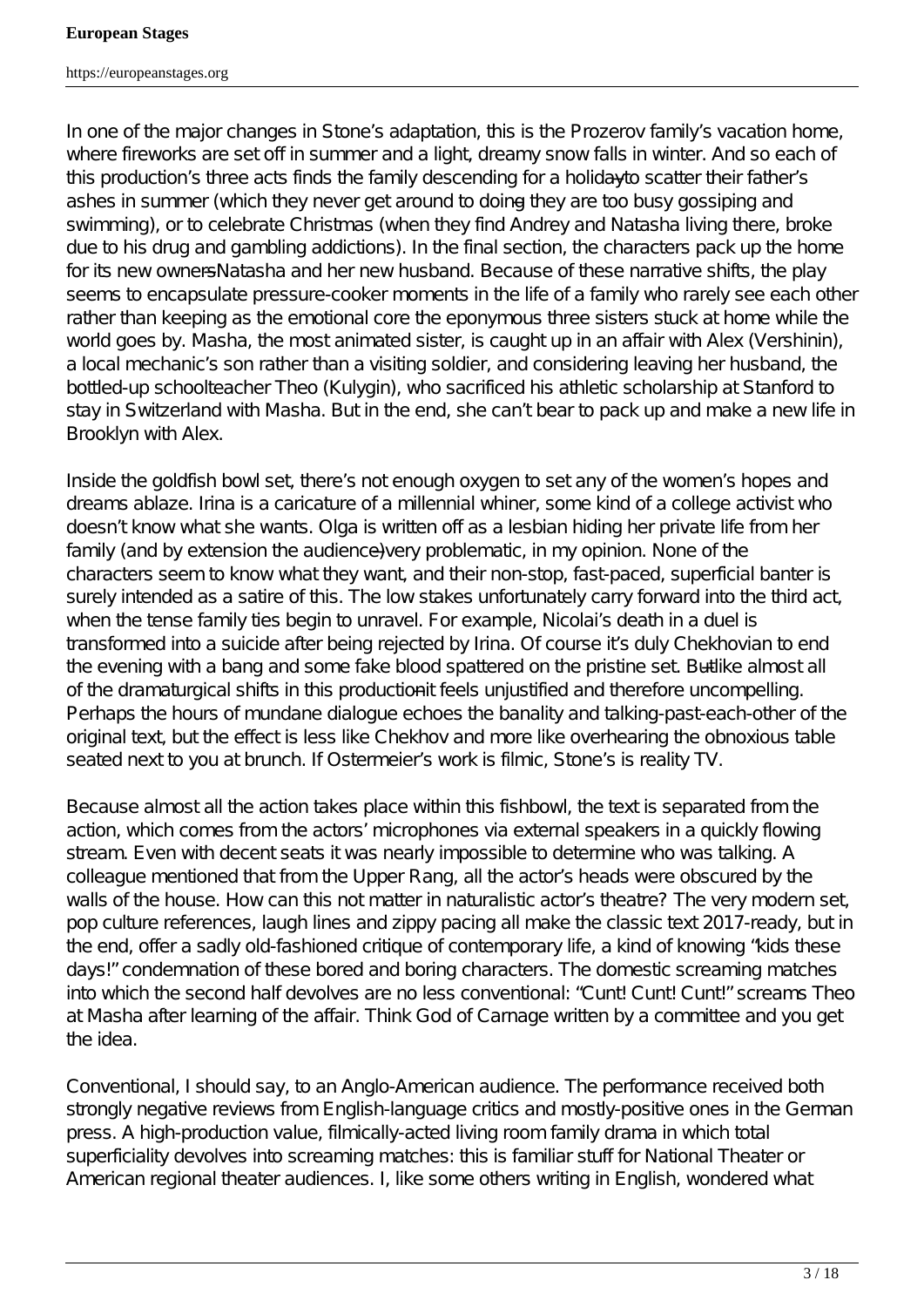these German critics saw in the work. But maybe it's this: something new.

#### *Borderline Procession*

The next premiere required a field trip outside the Ringbahn to the industrial suburb of Oberschoeneweide. Kay Voges and his colleagues at Theater Dortmund have been recognized for their expansive, experimental work in a former Megastore outside Dortmund. This production, *The Borderline Procession*, is similarly large-scale. So I was full of anticipation on the forty-minute train journey, as I crossed empty parking lots, met other lost theatergoers, and finally entered the large warehouses of the Rathenau Hallen. Perhaps sensing the possibility of losing people both literally and figuratively, the artistic team takes great care to clarify all questions for the audience: for example, there is a pre-show explanation by the dramaturgs Dirk Baumann and Alexander Kerlin who explain that they " mix" the music and projected text in real time. Once we enter the space, instructions are projected onto three screens. They range from the genuinely helpful to the slightly condescending. The former repeated instructions to wear our heavy coats, for which I was grateful: it was 3 degrees outside and not much more in the cavernous hall. The final rule seems to be a redundant assurance in Berlin, " there is nothing to understand, but much to experience." Inside the hall, the design team has constructed a borderline. On one side is a meticulously-constructed, long, thin strip of a house: whirlpool, garage gym, kitchen, living room, bedroom, and bath. The opposite side of the border is the outside: a red-light district, bus stop, parked van, the gate of the interior house, and late-night shop. I take a seat across from the living room. A camera on a dolly tracks the loop, projecting its view onto the three screens above the production is subtitled "a loop, about what divides us." My view is then always partial and multiple-only the camera can see both sides of the barbed-wire, concrete border-wall between the two sides of the set. The camera loops like this for the duration of the three-hour piece.

It sa little like Lola Arias' recent piece about the GDR at the Gorkitas of Communism, in that the divided audience watches the side of the wall they can' t see live as a projection. It's not just the Berlin Wall that's invoked here but also Donald Trump's wall proposed wall on the border with Mexico, Israeli-Palestinian borders, and the walls of Jericho tumbling down. The text sampled by dramaturgs Baumann and Kerlin throughout the production in projections and read by actors on the sides of the set comes from Genesis to Goethe, from Brecht to excerpts from the far-right German AfD party's election program. And so the stage images take on new resonances throughout the evening when collaged with the shifting music, spoken language, and projected text.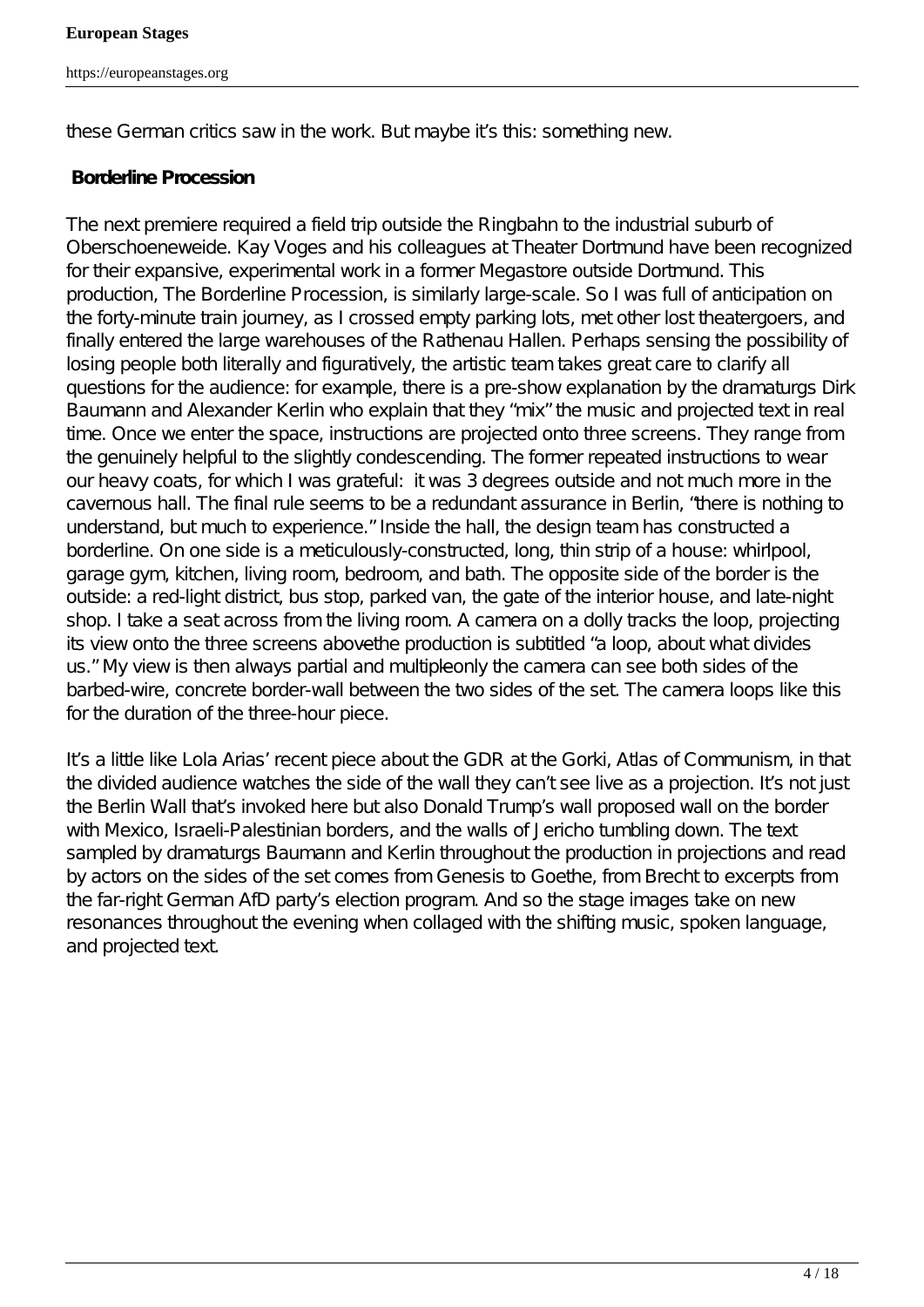

Kay Voges, *Die Borderline Prozession*. Photo: Marcel Shaar.

While there are some clear points of comparison to the surrealistic, imagistic scenes that follow David Lynch's *Twin Peaks*, Sam Mendes' *American Beauty*, the visual art of Gregory Crewdson or Matthew Barneyas well as to the popular use of live-feed film to focus the field of vision during live performance Kay Voges has hit upon something refreshingly new. The series of images that emerge throughout the evening are quite beautiful: a bride with bloodstains spreading across her lap, a small bald man in a frock in the window of a red-light district sex show, goose-stepping soldiers in gummy masks, an army of little Lolitas with red lipstick smeared across their mouths. The first section, "It Is What It Is," sets the tone. A procession follows the dolly, led by a brass band, like a holy week procession in Spain. The cast of twentyseven spin out to various positions inside and outside the house. People go about their daily lives in repetitive slow-motion. A woman showers and brushes her teeth for an hour. A man comes home from work and leaves again. The action, which is already expressionistic, starts to speed up and warp, becoming weirder and weirder (this is when, for example, a moonman bounces through the rooms of the house to David Bowie's "Space Oddity") until another didactic/useful projection crosses the screen: " please change your perspective."

For the second section, called "crisis," the soldiers lead the parade. I watch the exterior facade this time, where a woman in a coral jumpsuit tries to scale the wall and is dragged down by guards. She is later raped in a van parked outside for more than half an hour. I am seated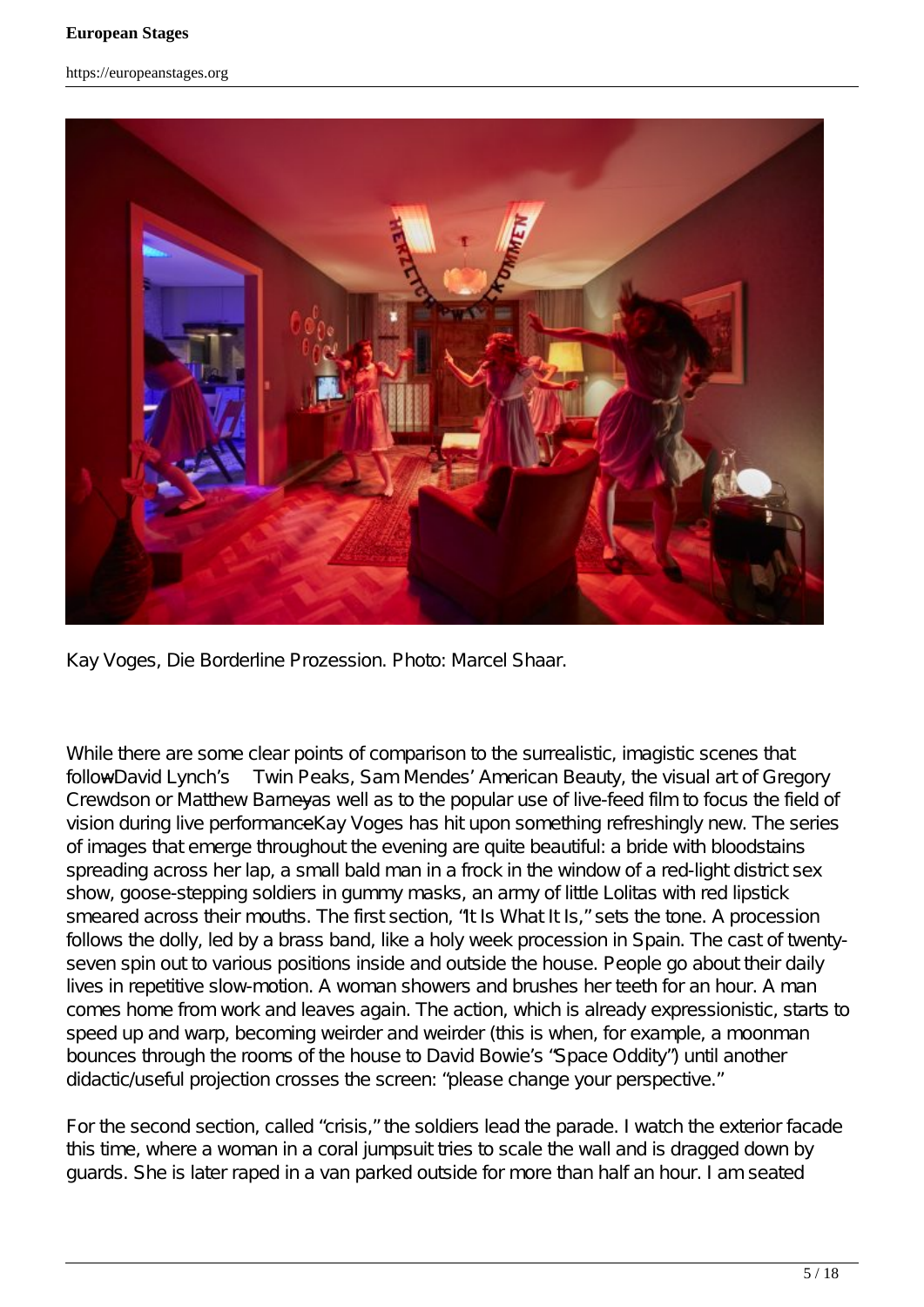directly in front of the van, and therefore watching her violent rape for most of the duration of this section. But she appears projected on the screen only a fraction of that time, raising questions about visibility, media, and " fake news" (to say nothing of the issue of representing graphic sexual violence onstage). This "crisis" section is more up-to-the-minute, with a "whereas" section of text updated nightly for each performance with current events both global and local. The premiere featured a live ticker of the LePen-Macron French election results. In one sequence, Rafaat Daboul climbs to the roof and reads Shylock's "hath not a Jew eyes?" monologue from the *Merchant of Venice* in Arabic: powerful stuff.

In the third section, the shortest, the chaos which has threatened to overtake the internal logic of the performance since the beginning finally does. The cast is now many identical "little girls" in matching blue pinafore dresses that evoke *Lolita, the Shining,* and Alice in Wonderland they follow the camera along its loop, making faces into the lens one after another, like a non-stop photobomb. But after a rousing chorus of eardrum-shatteringly loud "Oops, I Did it Again" from Britney Spears and flashing lights in primary colors, the Lolitas carry a small actor dressed as Napoleon off on their shoulders, lay him to rest at the bus stop, and shower him with white lilies. The piece ends triumphantly (to the tune of Mahler), an early highlight of the festival. The *Borderline Procesession* is not only a powerful commentary on short attention spans and simultaneity in the political present, but on how to move forward all the same.

# *Real Magic*

In British company Forced Entertainment'  $\Re$  eal Magic, the logic of the loop is taken to the extreme. The basic set-up is easy enough to explain  $#$  s a kind of game show, or maybe magic show, set on a square of green astroturf with a mic stand and two folding chairs. Claire Marshall, Jerry Killick, and Richard Lowdon are on stage in various states of dress and undress. A contestant puts on a blindfold. The host asks some basic questions—ready? Feeling safe?" and explains the rules of the game. The contestant has to guess what word the third person on stage is thinking of. She guesses, in turn: Electricity, Hole, Money. The host patters on: " Shall we give her another chance? Let's give her another chance!" She fails to guess the word that the third player is holding aloft on a piece of cardboard: it s " CARAVAN". They swap roles. Again, the guesses are the same: electricity, hole, money. The cardboard word changes between Caravan, Algebra, and Sausage. The pattern changes with small variations. Repeat, repeat, repeat. The actors change into and out of chicken suits. Some slapstick jokes are made while Richard is thinking of the word " sausage." There is a dance interlude to the driving game show soundtrack. They guess and fail again and again. Claire, Jerry, and Richard ring the emotional changes they' re frustrated and disappointed and hopeful and depressed and elated.

Some tube lights flash in rhythm to the game show music. Canned applause switches to Telemann. A woman behind me can' take it anymore and yells out, " The word is ALGEBRA!" Still, Jerry doesn' t quess it. Later, Richard in a chicken suit tries to help Claire quess in a loud mock-whisper: " pppst sssausssage." But still she doesn' t get it. These willful ignorances are the strongest moments of the eveningas painful as watching a character in a horror movie walk into a room where a murderer waits. Watching the performers fail over and over is the most gripping when it s the most clear that they can't do anything but fail, can't help themselves or save themselves from quessing the wrong thing. But the whole evening is surprisingly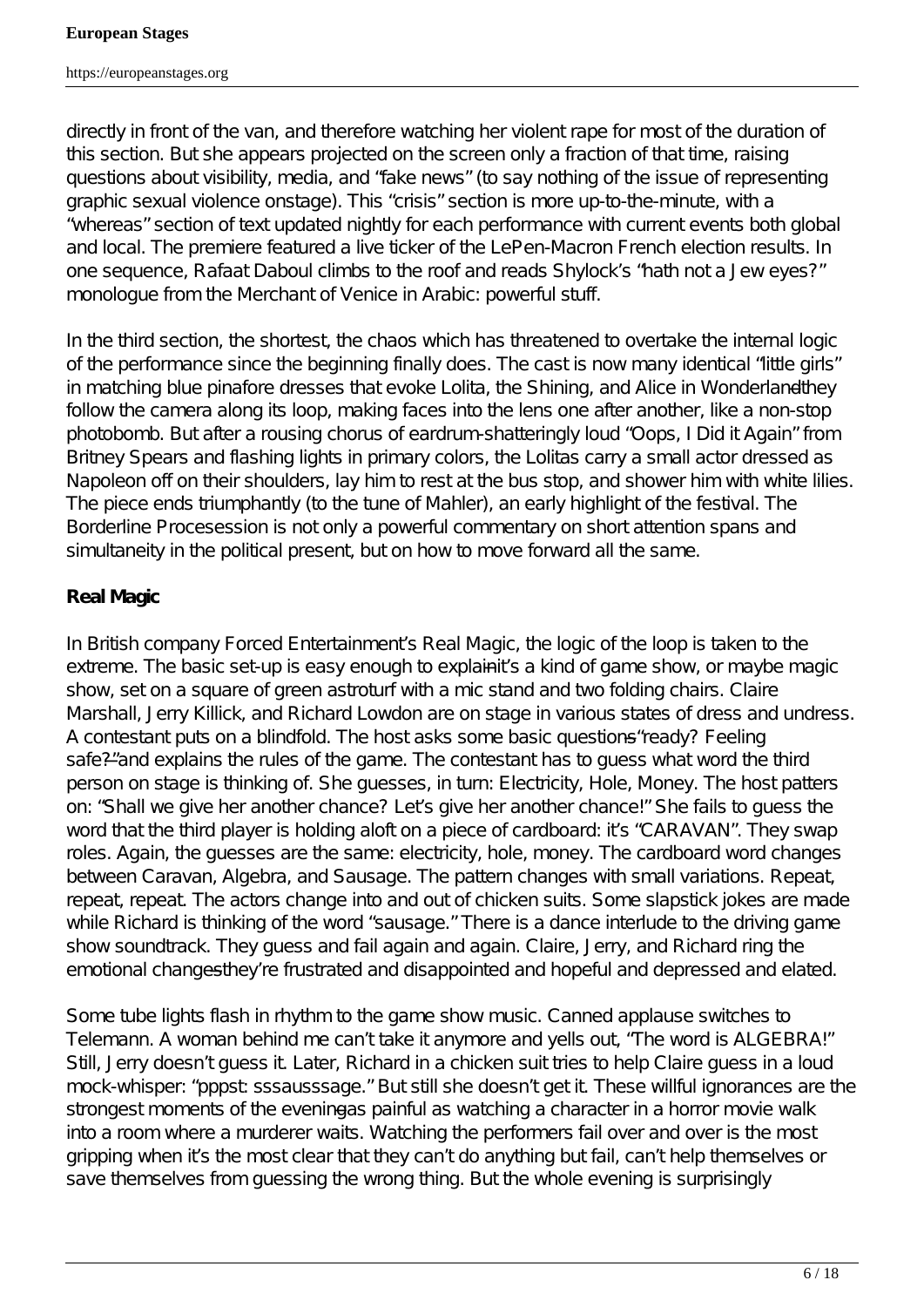https://europeanstages.org

watchable even funny. The actors pick up the pace, they slow it down. They riff on "hole" and "whole" and brainstorm all the expressions that have to do with holes ("You mean, hole, like a rabbit hole? A bullet hole? A fox hole?"). After about half an hour, it becomes clear that in some sense we've seen what there is to see. But no one leaves.



Tim Etchell, *Real Magic*. Photo: Hugo Glendinning.

Hole, electricity, money, algebra, caravan, sausage. What does it all mean? In the program, Etchells, like Voges, offers the same tautological non-answer: "it is what it is." In this sense, *Real Magic* evokes Beckett and Stein that repetition can wear away meaning in a way that exposes something elsethe futility of it all, perhaps? That the only happiness is ignorance that the game is stacked against you? All the questions raised by the problematic of the piece remain openonly the simple structure is tightly fixed. The spectatorial experience makes it clear that this ceaseless repetition opens possibilities and possible meanings. Doing the same scene for over an hour doesn' t dull, it heightens. The piece ends without providing any answers, on a satisfyingly unsatisfying note: " that sall the time we have for today."

## *89/90*

Claudia Bauer of Schauspiel Leipzig is the sole *Regisseurin* in the program. It's disappointing, after last year's near gender parity, to see massive inequalities that trouble the theater industry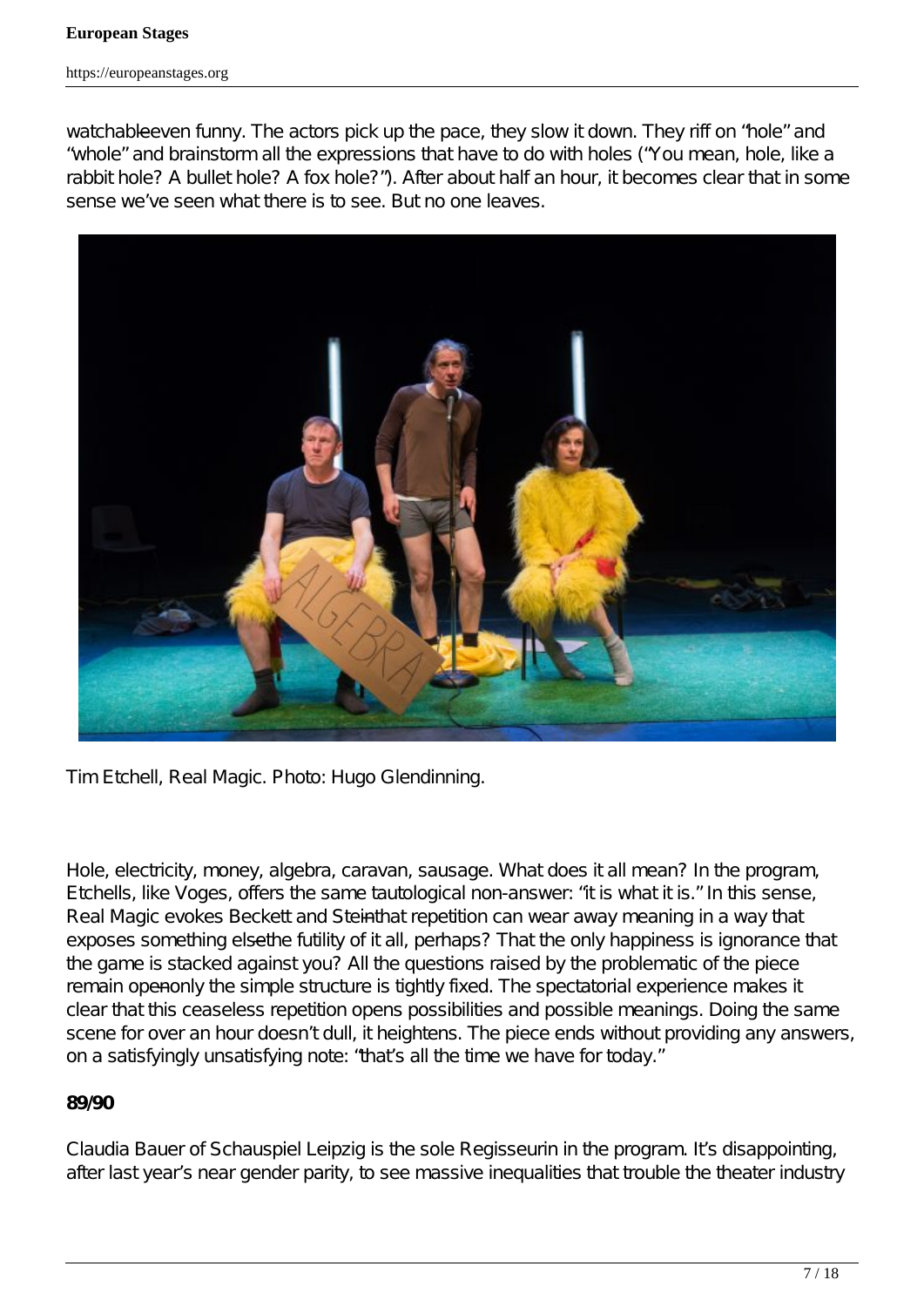worldwide reproduced at Theatertreffen. Butas juror Shirin Sojitrawalla noted in the final jury discussion, "you can only dance with someone in the room." More women directors' work needs to be produced in the first place to be invited. Bauer' \$9/90, an adaptation of Peter Richter's *Wenderoman* of the same title, might be the centerpiece of the festivalafter a week of postdramatic (and fairly off-beat) performance, it s a strong argument for strong texts. The production is as literary as it is theatricalpairing long, moving spoken reminiscences about a childhood spent wasting time down at the government pool in Dresden with inscrutable stage images: six actors from the company wear giant puffy baby-suits with doughy, pointy-nosed full masks, towels draped over their necks. No explanation is offered, but the effect is powerful (especially when these babies take up cheap synthesizers and rock out to "Kids in America" toward the end of the first half). *89/90* compresses personal and historical memory the unnamed narrator's loss of personal innocence and the loss of the socialist ideal are seismic shifts compressed into two years<sup>4989</sup> and 1990. The play is epic in scope but specific and compact: a memory play about the *Wende* devoid of cheap *Ostalgie*.

1989: This is the last graduating class in the GDR to receive " pre-military" training. A long section of the first act takes place in such a setting. The play provides a fascinatingly atmospheric look at the East German education system for this outside viewer, but it is surely more complex for a German audience. The cast of eight sit among a chorus, conducted by the effervescent Daniel Barke, who sing punk songs of the period as classical motets, which punctuate, underscore, and drive the action of the first act in turn. The effect is that of a dramatic oratorio Marthaler on caffeine pills. Anna Keil, as one of the group leaders, gives moral instruction and civics lessons to the studentshand gestures explaining the socialist relationship between employer and employee are transformed into an abstract choreographic sequence repeated by the ensemble while the chorus sings slogan-like lyrics of teenage rebellion. The set looks like a wood-paneled rec-room, with a gauze screen masking a second story radio studio, onto which the backstage action is projected. The most arresting moment of the evening is when, just before the intermission, the set begins to turn. We see the scaffolding supporting the giant flat surface, and on the back, a pixelated screen. It shows advertisements for unnamed brandseela, ice cream, sex, capitalism. The babies gape up at the screen, their faces bathed in the screen's blue and red light. When we return after the intermission, it is 1990.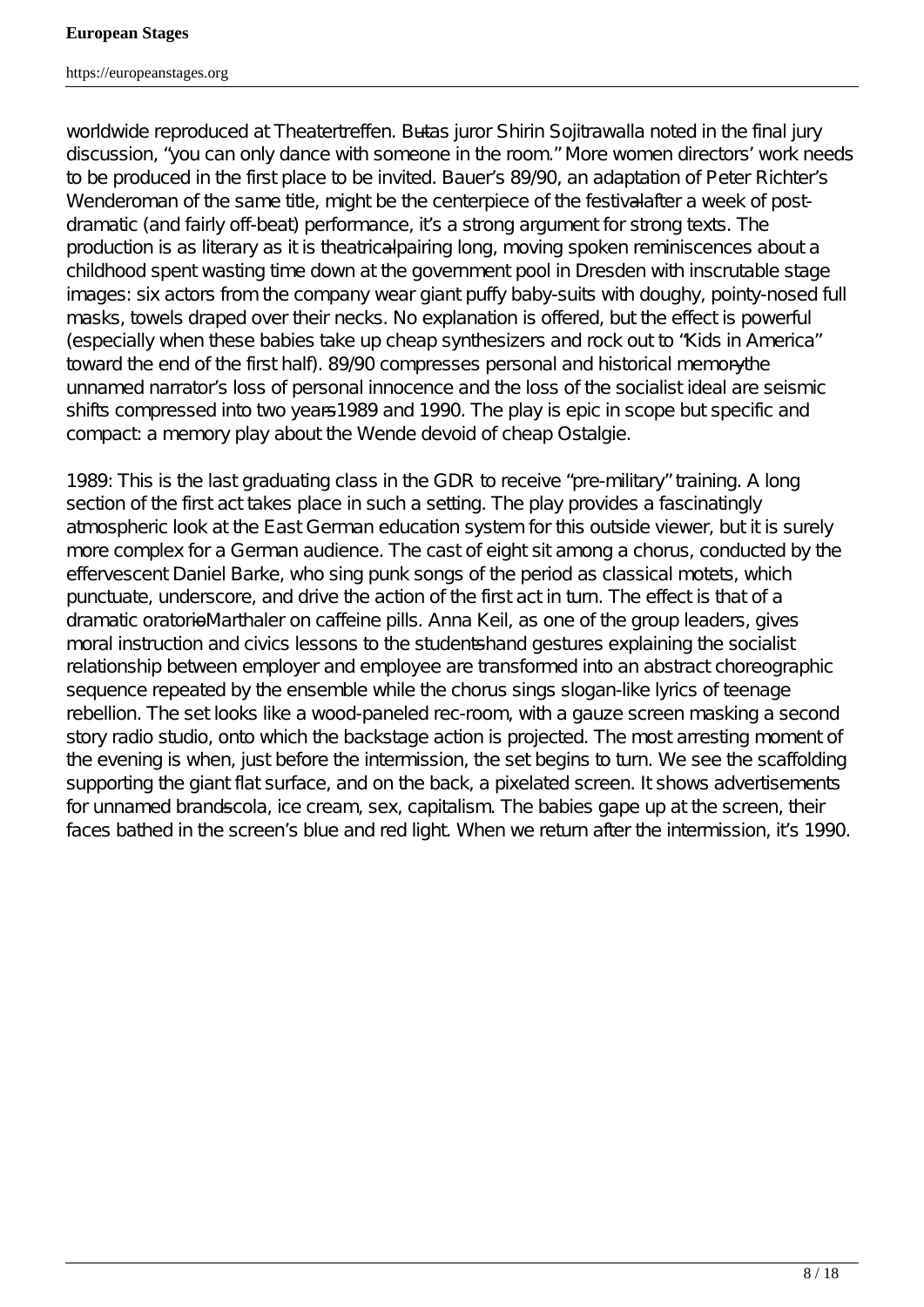https://europeanstages.org



Claudia Bauer, *89/90*. Photo: Rolf Arnold.

As the schoolteacher, Keil expresses her appreciation for Prague, "Why would anyone need to go to Paris?" When the wall comes down, she heads to Paris straightaway. In the second half of the play, we see what's become of the crewideologue and love interest L, dressed in a GDR flag, has moved to St. Petersburg. A local transvestite has relocated to Ravensbrück, to everyone's surprise. Some now run with neo-Nazis. Many of them. Those who were united in the halcyon days by the pool now fight in the streets: punks versus skinheads. There's a repeated section where one character wants to go beat up a Mozambicana nother counters, "Wow, du Nazi." He responds, "Du nicht?" The impression is that the record skips, characters skip back a few lines and begin again. This loop stands in for other echoes. Every Monday in Leipzig, a crowd of far-right reactionaries gather to march against "the Islamization of the Occident" Ostalgie is a hair's breadth from current far-right discourses circulated by parties like the AfD or PEGIDA, discourses especially prevalent in the former East, of returning to a lost past. 89/90 shows without blinking that nature abhors a vacuum the flawed promise of socialism is replaced by the clear evils of neo-Nazism. So many of this year's selections use repetitive dramaturgies to suggest that we are doomed to repeat our mistakes, but 1990 Leipzig feels particularly present.

## *Traurige Zauberer (Sad Magicians)*

If *89/90* turns the set as a commentary on borders and the shocking process of unification,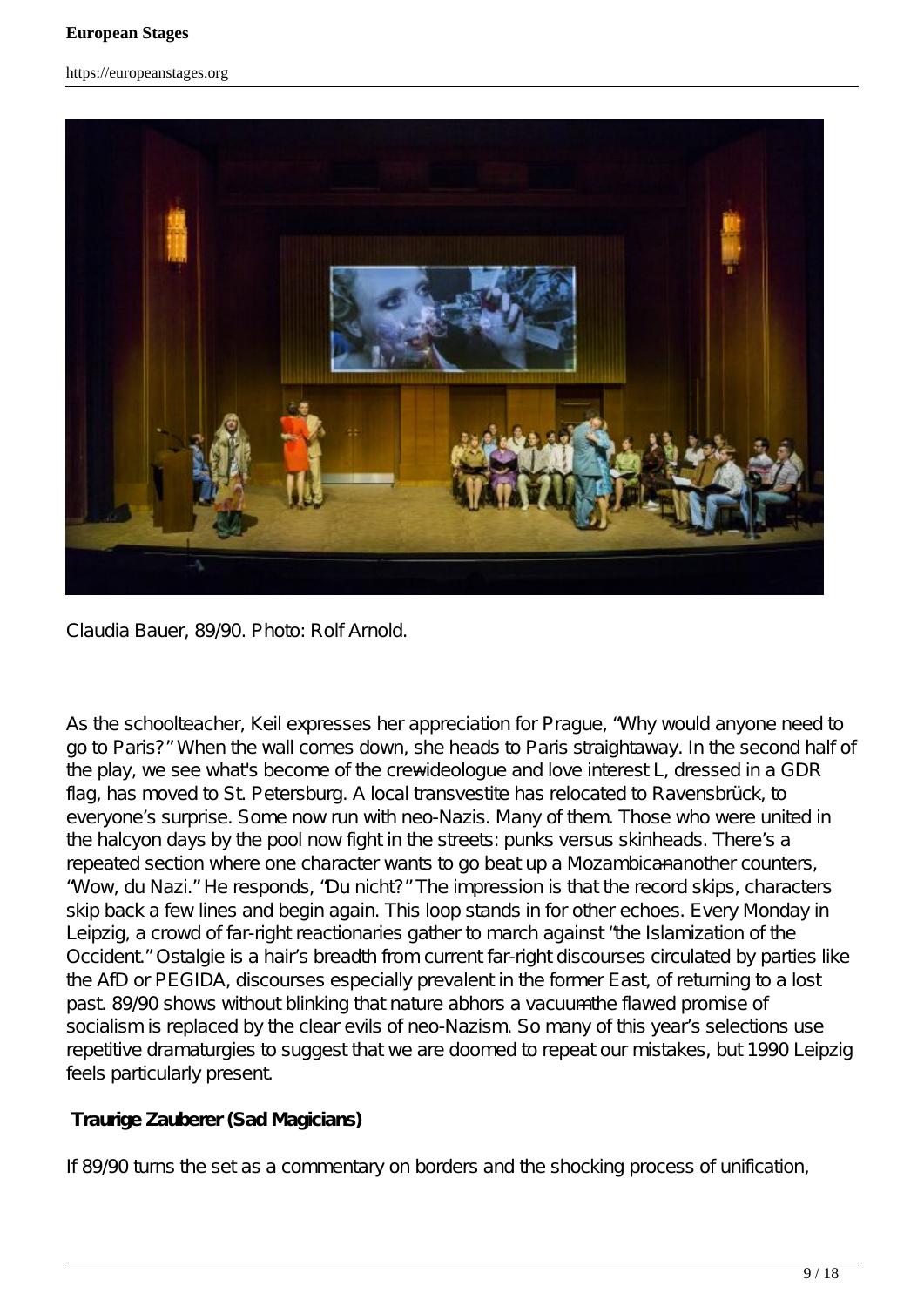https://europeanstages.org

*Traurige Zauberer* from the Staatheater Mainz directed by Thom Luz turns the theater inside out for the sake of it. This gentle metatheatricality is Luz' calling cardfor which he was invited to become the house director at Theater Basel. The audience is led through the dressing rooms and wings and onto the stage, where we sit on risers. Out in the house, there are 8-tracks on ladders playing laugh tracks. An actor comes through from time to time as a tour guide explaining the history of the building: it was burned down and rebuilt (this building, or Mainz, or a generic theater tour?). Eventually, the curtains close and we are stuck looking at the rigging the stage at the Berliner Festspielhaus is huge, but it feels claustrophobic. The tour guide passes through with the same stories until she is locked in a cage. British actor Graham Valentine prepares to give a magic show. He is, he informs us, " the talent." But the magic show never takes place.

*Traurige Zauberer* is thin. This spaciousness lends the piece a melancholic air, which is perhaps its selling point. There is no narrative and very little happens in the unadorned space. There are other small bits in this " dumb comedy with music" (Luz' generic label for the production): Valentine prepares a tray of coffee cups and they fall, clattering, to the floor; there is some stage business with a blazer. There is some talk about a historic rivalry between two great magicians, Nicola and Alexander. There is, indeed, a lot of music<sup>the</sup> stage is surrounded with pianos, played on and offfrom simple chords to Charles Ives. The goal is, perhaps, to lay bare the performative encounter, the hollowness of theatre magic. "Fly!" cries one of the magicians to his assistant she stands still.

The other text, split between the performers, tells of a tragic shipping accident. At the risk of repeating typical English-language arrogance in a German-language space, it s worth noting that this piece was presented without supertitles. The lights are low and golden; the energy is low, even sleepy. I perk up at two beautiful moments—Luz makes temporary clouds with fog machines and then they dissipate. One actor pumps fog into a bass drum, and beats it, pumping out circles of smoke into which an assistant walks they break over her face like waves. It s very beautiful. But it s hard for something like fogephemeral, non-mimetictocarry an evening. In another section, four actors sit at dressing tables, the lights glowing softly in the dark space. Stage managers pass, counting off the time until curtain, but it s backwards. Five minutes, then ten minutes. Their faces are beautiful in the soft light. At the end of the piece, the performers play the audience. " I don' t understand, but the music was nice," one says. This kind of arch irony feels out of place in the dreamy atmospherelike a confession that the piece feels a bit thrown-together. I can' timagine that Luz wanted the audience to actually agree. Valentine narrates the rules of magic. The third axiom is, " in order to appear, you must first disappear." But this is cheap philosophy. In order to disappear, of course, there needs to be something to begin with.

## *Pfusch* **(Botch)**

The atmosphere at the Volksbühne has been a combination of celebration and mourning net the least because Herbert Fritsch himself has been steadily accumulating prizes, including this year's Theaterpreis Berlin. Last year there was a unanimous decision to includeer die mann by the Theatertreffen jury; this is his seventh Theatertreffen invite. So while *Pfusch* is by no means Herbert Fritsch' strongest work, one understands this invitation. Fritsch is a key player in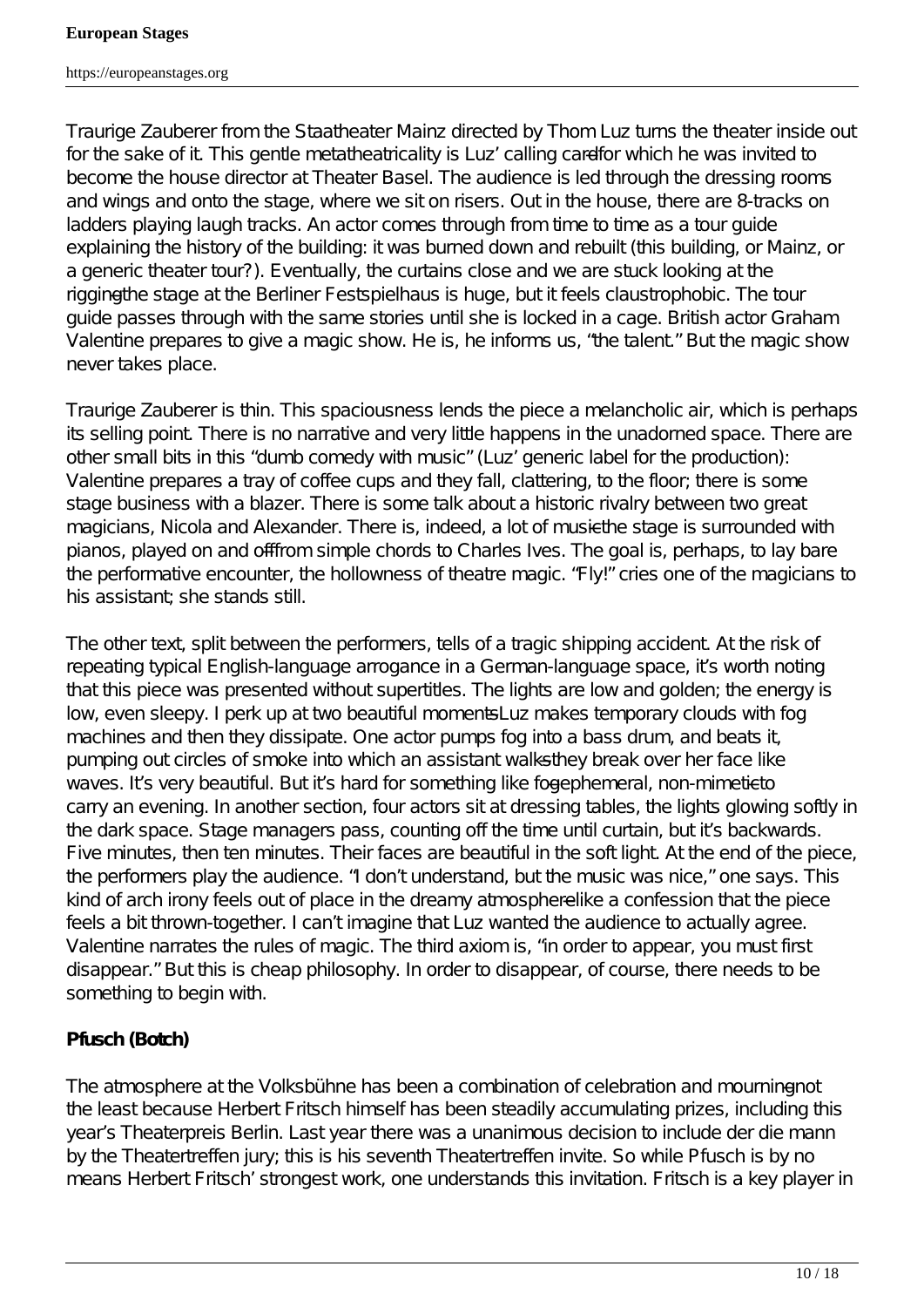the ongoing "*Theaterstreit Berlin"*an ideological controversy between the outgoing intendant Frank Castorf at the end of his 25-year tenure and the incoming Belgian-Brit Chris Dercon from the Tate Modern, a dyed-in-the-wool neoliberal, at least according to the open letters and statements from the Castorf Volksbühne. The new Volksbühne season announcement, scheduled ironically around the time of *Pfusch'* s Theatertreffen premiere, does little to soften critiques that Dercon will turn the Volksbühne from a historic repertory theater into a touring house no different from the Barbican or BAM (or, for that matter, the Berliner Festspiele or HAU in Berlin). Fritsch's colorful, musical neo-Dadaist romps may seem to have no place in these politics, but *Pfusch*, too, intervenes.

*Pfusch* is loosely organized as a triptych. At its best, it is a concerto for ten pianos played by the twins from *The Shining*, multiplied through a funhouse mirror to form an ensemble of fourteen grotesque and gaping little girls in frilly dresses banging away with their fists on standing pianos in atonal rapture, led by key Fritsch collaborator Ingo Günther in a mermaid-style cocktail gown and beehive. At its worst, *Pfusch* is just some people pushing a giant metal tube around onstage. Sometimes actors are inside the tube as it rolls, arms outstretched, as in some kind of midcentury fitness machine. Other times it is simply rolled. Occasionally, the girls (the ensemble is, of course, mixed gender) cease their rhythmic banging and leave the pianos, assemble to face the audience, wide eyed, and peep, " schön!" In a final section, the actors enter in padded beige foam swim suits the giant pit in the center of the stage is filled, apparently, with trampolines. They bounce across merrily and do a kind of synchronized swimming routine. The performers then fill the pit with blue foam cubes, a process which seems genuinely laborious. Wolfram Koch is the first to dive in. But he's afraid, he feints, he showboats, he peers over his toes to the water below. A giant red arrow descends.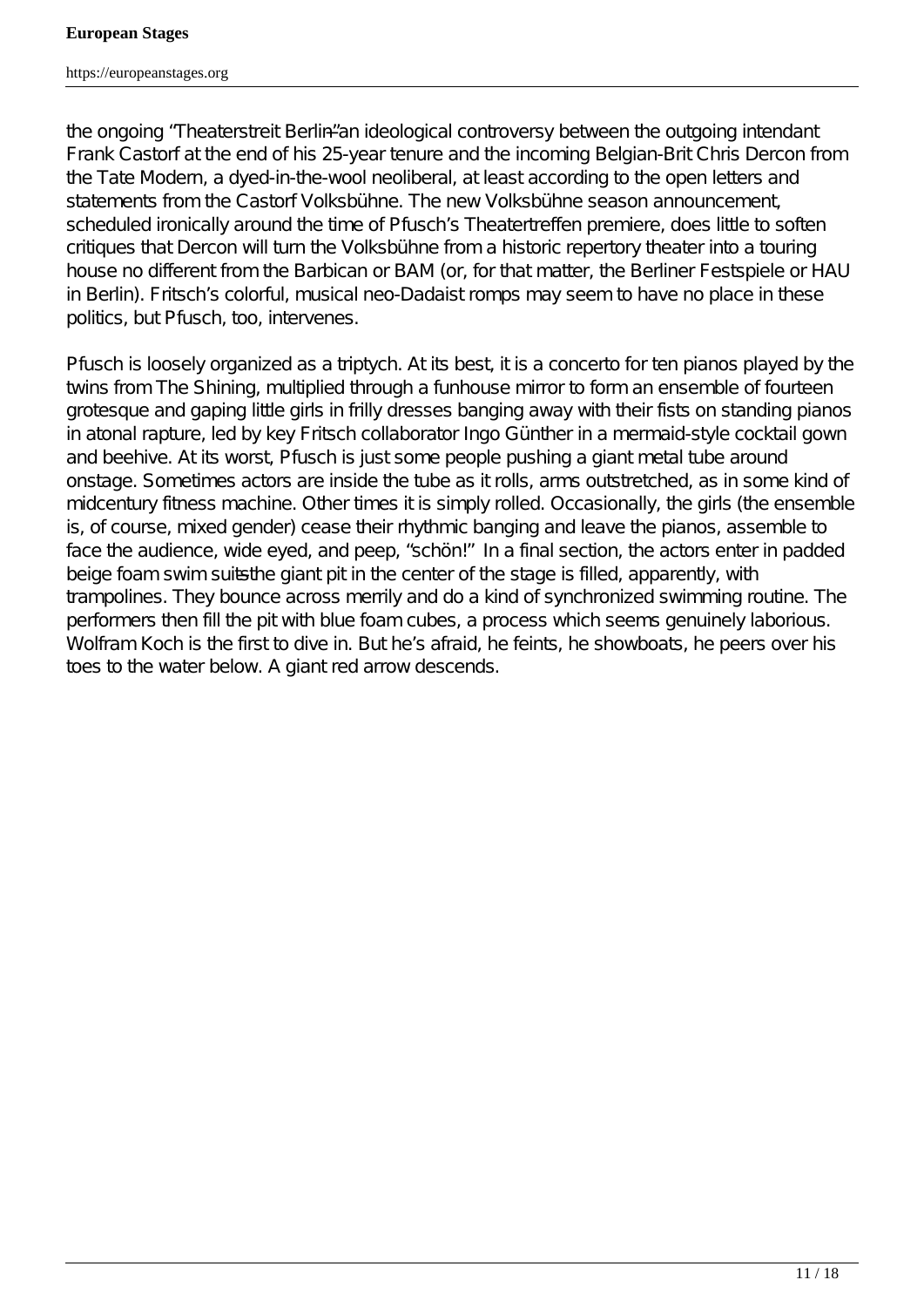

Herbert Fritsch, *Pfusch*. Photo: Thomas Aurin.

As with Fritsch's other work, and, indeed, with many of the post-dramatic performances at this *Theatertreffen*, it stempting to make deeper claims that this fresh-from-rehearsal feel is a metaphor for postmodern life, social isolation, or the failure of language (*Pfusch* has even less text than Luz' ' dumb comedy.') But maybe these justifications are a tip that the work just isn't that cohesive. Still, after a strong final image of the swimming pool, the cast come to the front of the stage, each say "Tschüss" in turn, and an iron curtain descends. Applauding this closed door as the amplified sound of helicopters whirled felt less like celebrating the actors and more like an act of collective mourning. Joyous nonsense is a lot to lose.

#### *Die Vernichtung* **(The Annihilation)**

The premiere of *Die Vernichtung* is met with a wintry mix of boos and bravos. The Theatertreffen is, after all, in some sense still in and of Wilmersdorf<del>wh</del>ile more experimental off-site works like *Real Magic* or *Borderline Procession* were largely well received, this mainstage Saturday-night premiere may have simply been too much for the "over-60 subscriber set." The playwright o*f ie Vernichtung*, Olga Bach, is twenty-six. It shows. The text is banal, repetitive, and episodic, a kind of kaleidoscope of the worst discursive traits of the young: the four unnamed characters#ree men and one womanare cynical, judgmental, callously sexist, insecure, hedonistic, and self-obsessed. Most of all, they whine: "I'm bored." They talk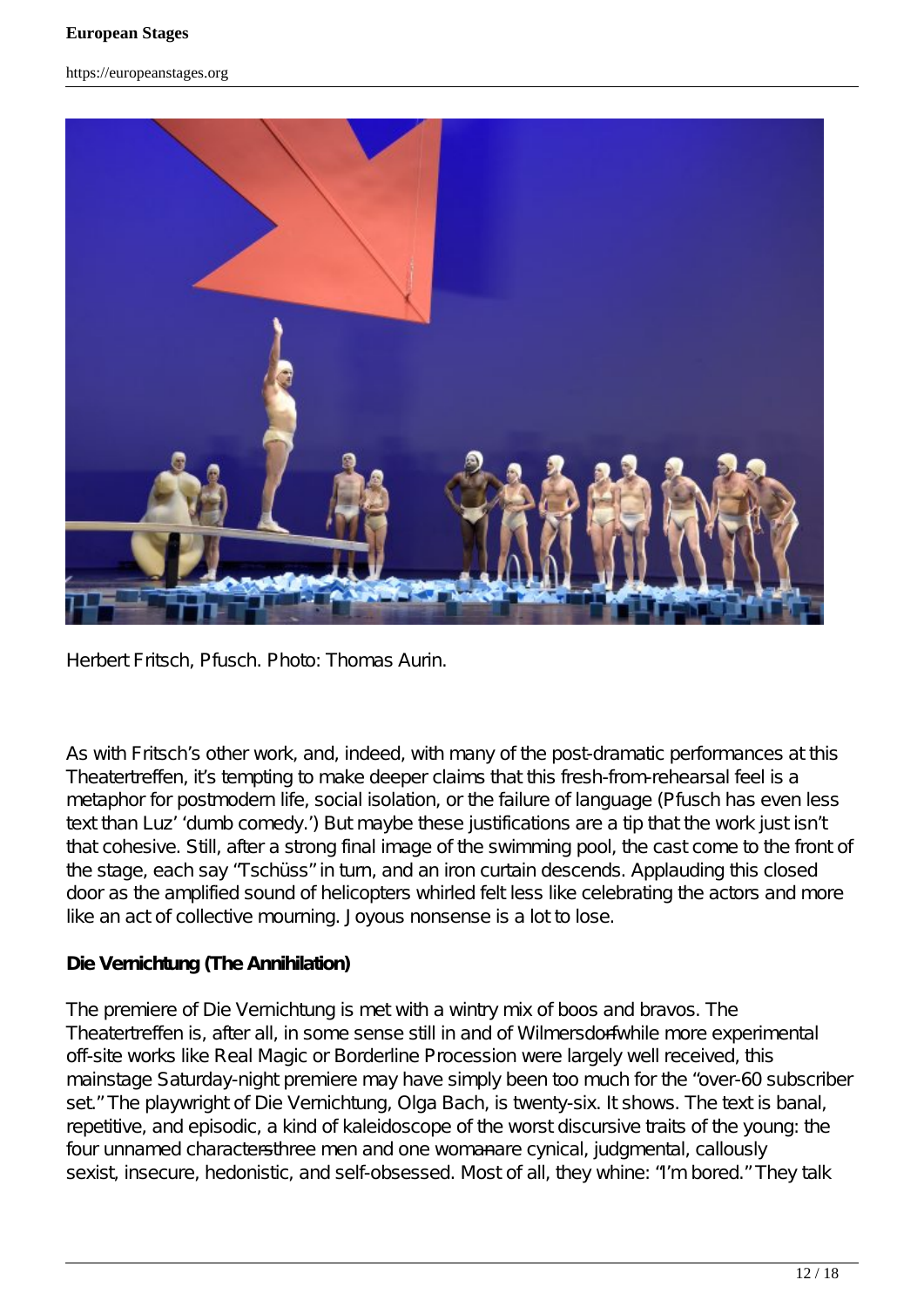about drowning a puppy and date-raping their passed-out friend. They rage against society, they size each other up (" how often do you work out?"), they wonder when the drugs will kick in, and they try to find more drugs.

Ersan Mondtag described his staging as " a pedestal" for Bach's text. This image aptly describes the disconnect between what characters do and what they say the actors' physical gestures run the gamut (sex in all positions, static athletic poses, child-like play), detached from the text completely. The characters stand around rather than illustrate, for example, when they find and play with and later drown the puppy in their first episode. The whole evening is like thisene imagines a whole other play based on the verbal descriptions. Yet perhaps making the text a pedestal for the performance would have been a wiser move.

Mondtag is a " shooting star" he was invited to Theatertreffen last year with his first state theater production, *Tyrannis*, handily one of the most controversial invitations of 2016. This season, he made a Berlin premiere at the Gorki Theater; next year, he'll present at the new Berliner Ensemble. In the staging of *Die Vernichtung*, Mondtag earns the hype. The evening begins with a flash of lights directed at the audience, presumably the annihilation of the title, then Brahm's "Deutsches Requientoud (earplugs provided). The darkness fills with billowing fog, a thick raft of it. Slowly the set is illuminated it is stunning, a painterly garden of Eden. A tree, a swing, a pool, and some off-kilter Greek busts (one wears sunglasses). There is a kind of chapel door or bunker or, more Berlin-like still, a nightclub in a former bunker lit from within. Four actors in body-suits wearily and tentatively emerge, painted all-over as expressionist nudes, as though they stumbled out of a Kirschner painting. The woman (Deleila Piasko) swings idly over the pond: this image, which was used this year to advertise the festival, is also a strong advertisement for the future of analogue, good old-fashioned live theater.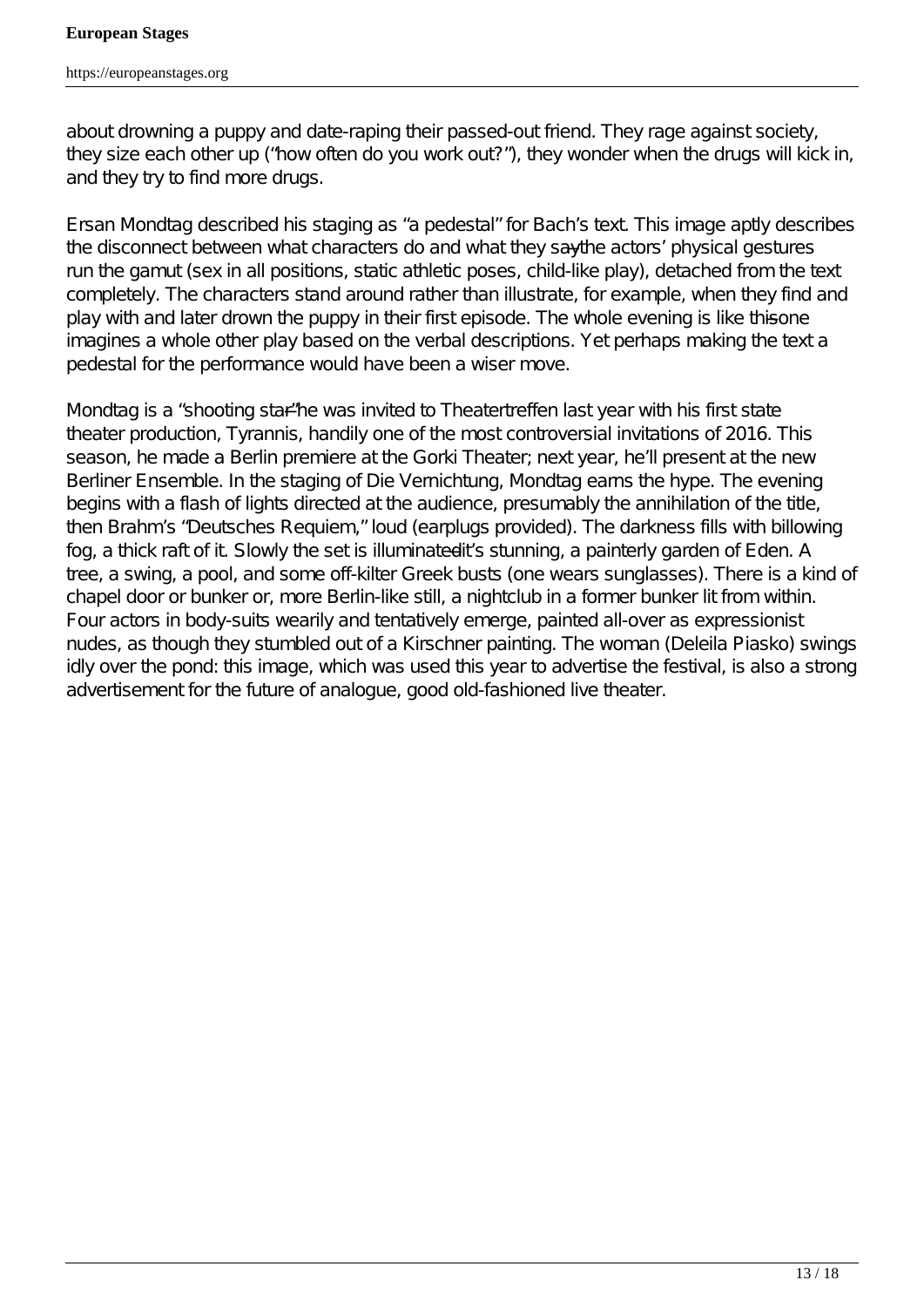

Ersan Mondtag, *Die Vernichtung*. Photo: Birgit Hupfeld.

But then Bach's text takes over. A long central section of the play is underscored by pulsing techno and a greyscale and red projection of digital static. The characters dance with fists raised as they repeat the same clichés and much of the same language from the beginning of the playboredom, political impotence, apathy, rage. Sebastian Schneider swings as if the world is ending. After about half an hour, the fever breaks: the music stops. The audience sighs audibly. The characters are tired, too they retreat toward the chapel entrance and slump together as they bicker and trade one-liners and debate date-raping their friend.

Butin the last five minutesone of the actors rips off his bodysuit. He is really nude. The lights come up. The set looks less expressionist and more like a middle school craft project. He dances, runs, jumps, smacks the branches of the tree. The giant foam penis on his body suit is replaced by a much smaller, real penis, flopping absurdly. He washes off his face paint in the pool onstage. His contagious and child-like joy at being alive cuts through the artificiality of the stage and text, the extreme self-absorption, even fascistic simple-mindedness, of young hedonists in Berlin, and even the cynicism rooting itself in my heart while watching. I' m sorry for the people who left early. If the piece is a critique-by-replication of the façade of superficiality, then this coda is the knife that punctures it. It s a nice bookend to *hree Sistersimagine* if Stone staged the house burning at the end and you get the idea. Can five minutes of ludic freedom really pose a successful critique of eighty-five minutes of ironic, self-serving cynicism?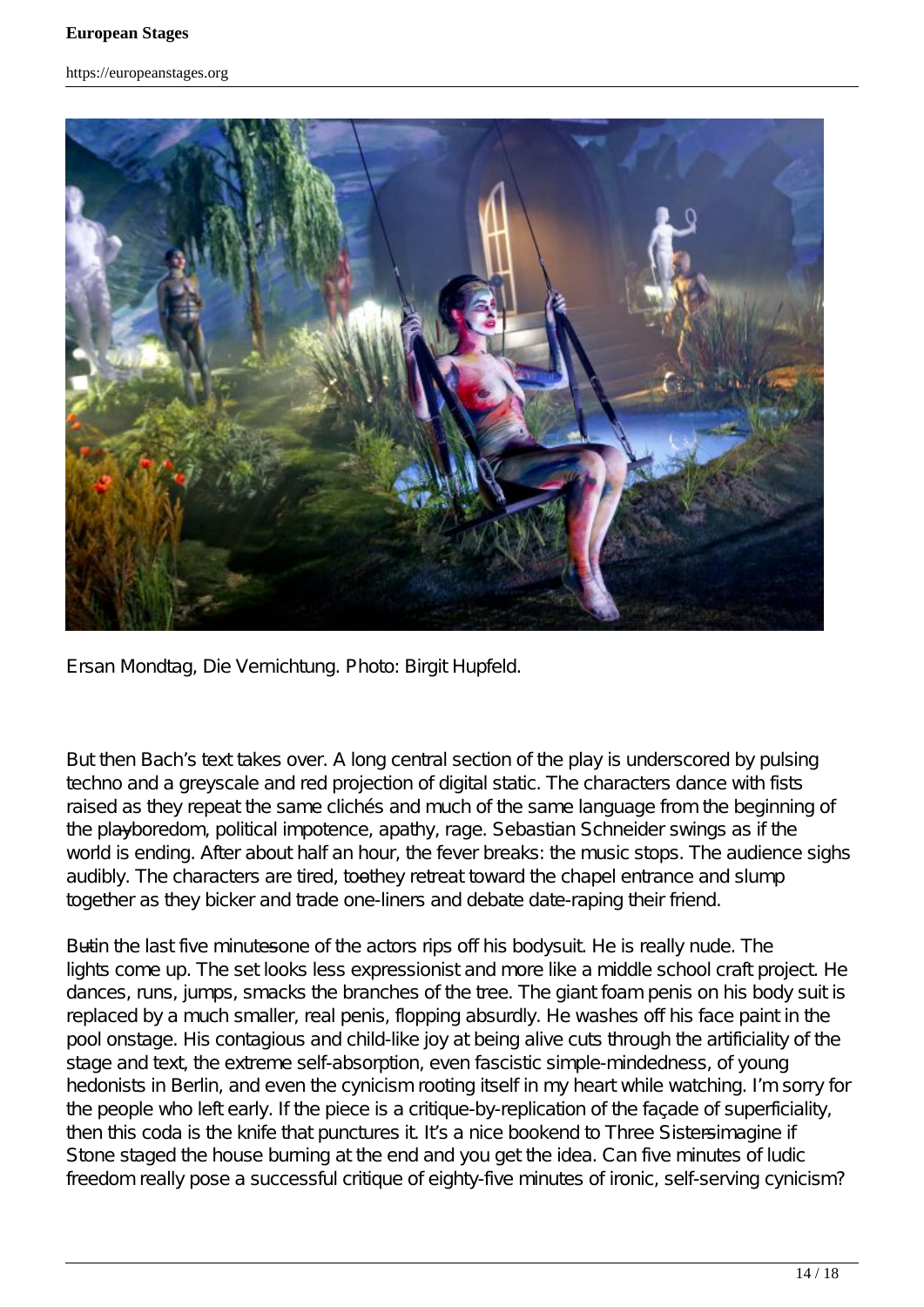If so, *Die Vernichtung* deserves its bravos.

#### *Five Easy Pieces*

Although *Die Vernichtung* was the last staged premiere of the Theatertreffen, I returned to the Haus der Berliner Festspiele for a Sunday matinee production of documentary theater director Milo Rau's touring production, *Five Easy Pieces*. I begged for tickets. It seemed that everyone was buzzing that this piece was their favorite. Finally something gentle, something authentic, something to hang your hat on. Fair enough. Partially this grounding and nuanced effect is due to the prodigious child actors. It sounds sensationalistic, true: six actors between the ages of seven and thirteen, acting out the story of Belgian pedophile and child murderer Marc Dutroux, who was found keeping two girls in a small cellar in his basement. His other four victims were murdered. But *Five Easy Pieces* isn' tjust a strangely tender piece of theatrical true crime reportage, it s also a meditation on acting and ontology. The play is indeed divided into five easy pieces, a reference to Stravinsky's piano exercises for children. First, the children introduce themselves as themselves. Pepijn and Willem are brothers. Several want to become actors. Maurice Leerman wants a challenging role to play an old man. And so in the first section, he plays the 81-year old father of Marc Dutrouxhis monologue, based on actual testimony, is projected on the screen above in a tight close-up. In the following section, Pepijn plays the father of one of the murdered children. It is a profoundly moving and intimate scene detailing the experience of losing a child to a violent criminal. Peter Seynaeve, the onstage director-cuminterviewer and only adult in the ensemble, urges him to repeat the final words of the scene while crying. Pepijn applies some tear-producing make-up and does it again, in tears.

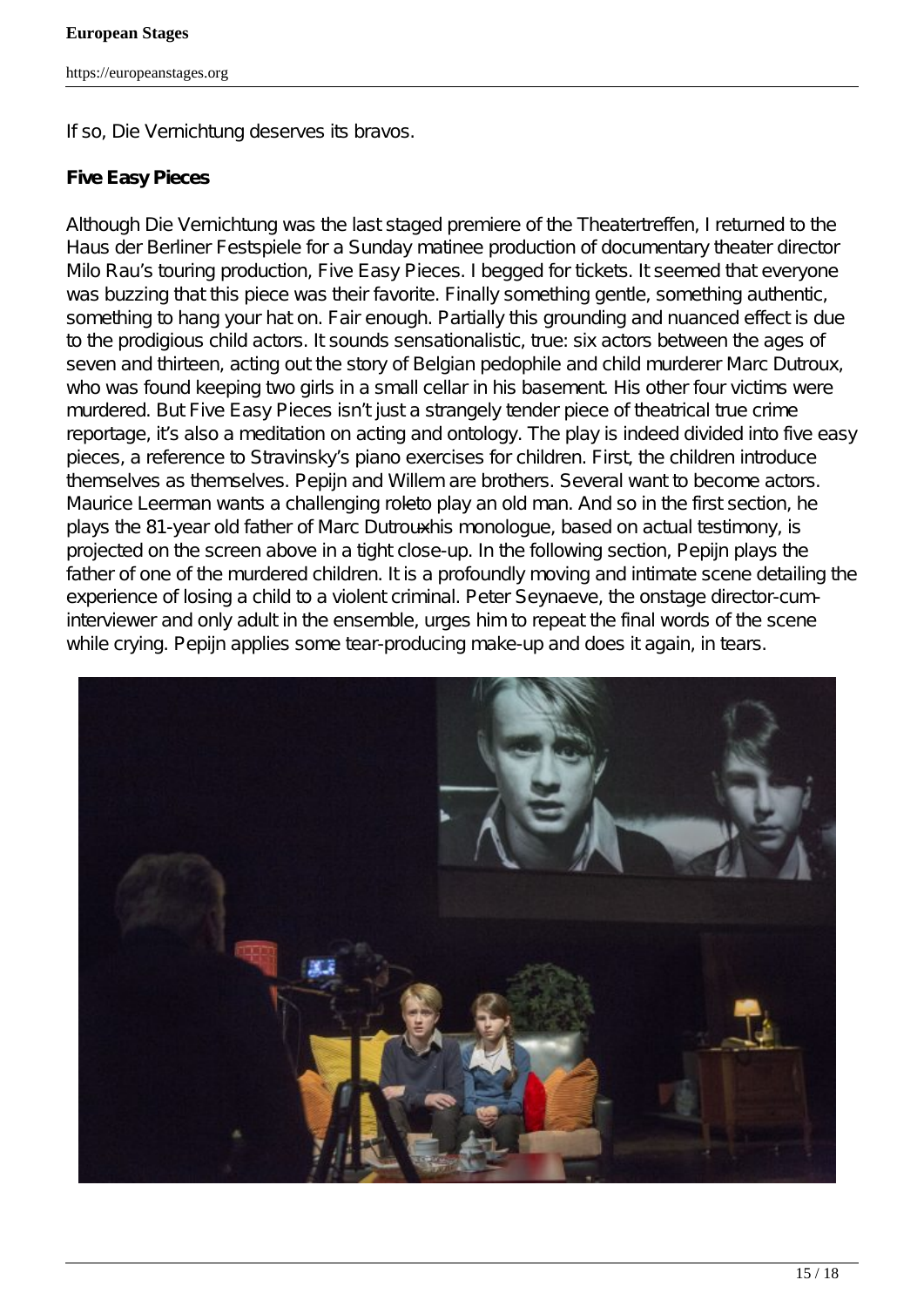Milo Rau, *Five Easy Pieces*. Photo: Phile Deprez.

The pathos of watching children display such mature emotions of loss and regret so superlatively well is one thing; the additional ethical level of manipulating children in real time on stage another. This escalates in the third sectionwhen Seynaeve asks young Polly Persyn whether she would kiss anyone on stage, it feels like all the oxygen is sucked out of the room. Everyone is still. He doesn't touch her. Later, Rachel Dedain plays one of the children found alive. When Seynaeve asks her to take her clothes off, the room goes still again. " Like we did in rehearsal," he urges. She complies. It is extremely uncomfortable. Seated with her legs tucked up to her chin, it s relatively tasteful, even as she describes, in character, her abuser telling her that " sex should be fun." The tone, though, feels more philosophical than lurid. As the play continues, the children take on the roles of the investigating policemen, Patrice Lumumba, the parents of the slain daughters, and themselves. Sometimes their live-feed film is cut with adult actors recreating the same material, while the children mirror on stage. They sing. They dance. Polly ends the play by describing her favorite movie, called *What Are Clouds?* In the film, characters have never seen the sky and are amazed, even frightened, when they finally step outside into the open air: a quiet and oblique way to end a trying performance. When I leave the theater, the sun outside is blinding.

Much of this year's Theatertreffen veered toward the nonsensical, the weird. Even the festival's most conventional evenings incorporated some expressionist theatrical turns (like the puffy babies in 89/90) or a slick superficiality marked by inescapable iteration (the circular banter of *Three Sisters*). The final image of *Five Easy Pieces* represents a way out: the open sky. By the time the festival ends, it s finally spring.

**Lily Kelting** is an assistant professor of Theater and Communication at FLAME University, a liberal arts college in Pune, India. Her current research puzzles through the myth of postracialism in contemporary Berlin by looking at food-based performance. Previously: NPR Berlin; Freie Universität, Berlin; UC San Diego.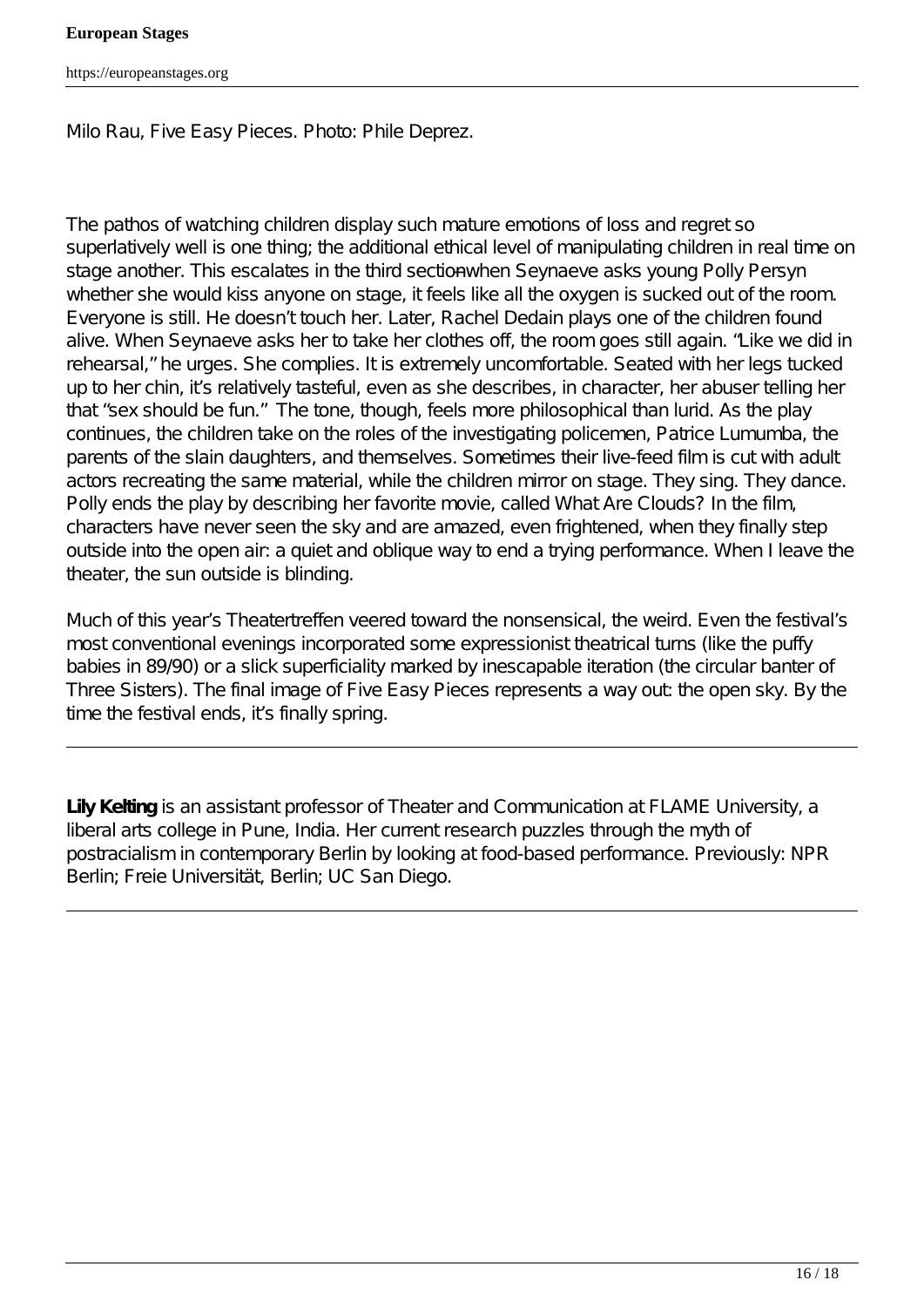# **MARTIN E. SEGAL THEATRE CENTER PUBLICATIONS**

European Stages, vol. 10, no. 1 (Fall 2017)

#### **Editorial Board:**

Marvin Carlson, Senior Editor, Founder

Krystyna Illakowicz, Co-Editor

Dominika Laster, Co-Editor

Kalina Stefanova, Co-Editor

**Editorial Staff:**

Taylor Culbert, Managing Editor

Nick Benacerraf, Editorial Assistant

#### **Advisory Board:**

Joshua Abrams Christopher Balme Maria Delgado Allen Kuharsky Bryce Lease Jennifer Parker-Starbuck Magda Roma ska Laurence Senelick Daniele Vianello Phyllis Zatlin

#### **Table of Contents:**